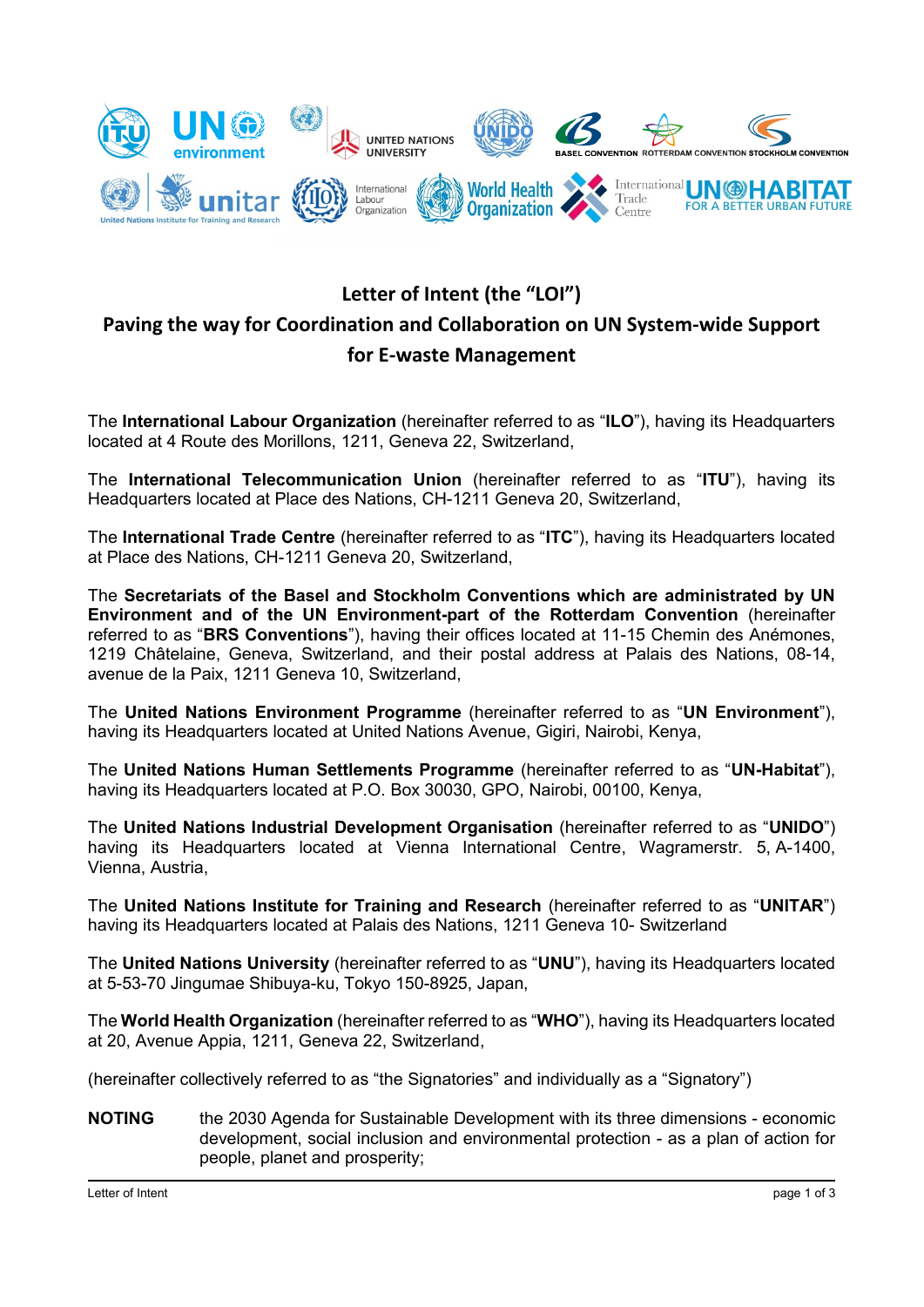- **NOTING** the current and ongoing Issue Management Group on Tackling E-waste, which is coordinated by the UN Environment Management Group, and which aims to increase coordination and collaboration among UN organizations on tackling the e-waste issue;
- **NOTING** the letter sent by the Rector of UNU to Heads of UN organizations and discussions among the Signatories to better coordinate and synergize their respective e-waste efforts, ideally paving the way towards a UN alliance to support its Member States (or Parties) in better managing e-waste;
- **NOTING** the growing amounts of e-waste globally and the low collection and treatment rates as highlighted in the Global E-waste Monitors, despite the enormous potential of better e-waste management to serve as a resource, in particular through urban mining, and to create green jobs;
- **WHEREAS** the Signatories' desire to strengthen non-binding cooperation with each other, leveraging on their respective strengths and capacities, and to initiate steps towards the establishment of the "UN E-waste coalition" through the development of terms of reference and the execution of a formal legal instrument;

**Now, therefore,** the Signatories decide:

### **1 Purpose of this Letter of Intent (LOI)**

The purpose of this LOI is to establish a non-legally-binding framework for the coordination and collaboration, which the Signatories mutually intend to undertake in the areas provided in Paragraph 2 (hereinafter referred to as the "Cooperation").

#### **2 Areas of Cooperation**

In accordance with their respective rules, regulations and procedures, the Signatories hereby express their mutual intent to collaborate with one another - and a separate formal legal instrument would be executed later as needed if the Signatories reach agreement on it - on the following areas:

- 2.1 To develop terms of reference to set the modalities of their Cooperation under the present LOI;
- 2.2 To work together on the following activities:
	- a) Participation in the Issue Management Group on Tackling E-waste and any related meetings or work streams;
	- b) Joint organization of meetings, workshops and / or other capacity building activities;
	- c) Co-financing and joint implementation of projects;
	- d) Joint studies and projects in areas of mutual interest;
	- e) Provision and sharing of e-waste expertise and information among one another; and
	- f) Implementation of other activities that are consistent with the purpose of this LOI, as may be mutually agreed between the Signatories.